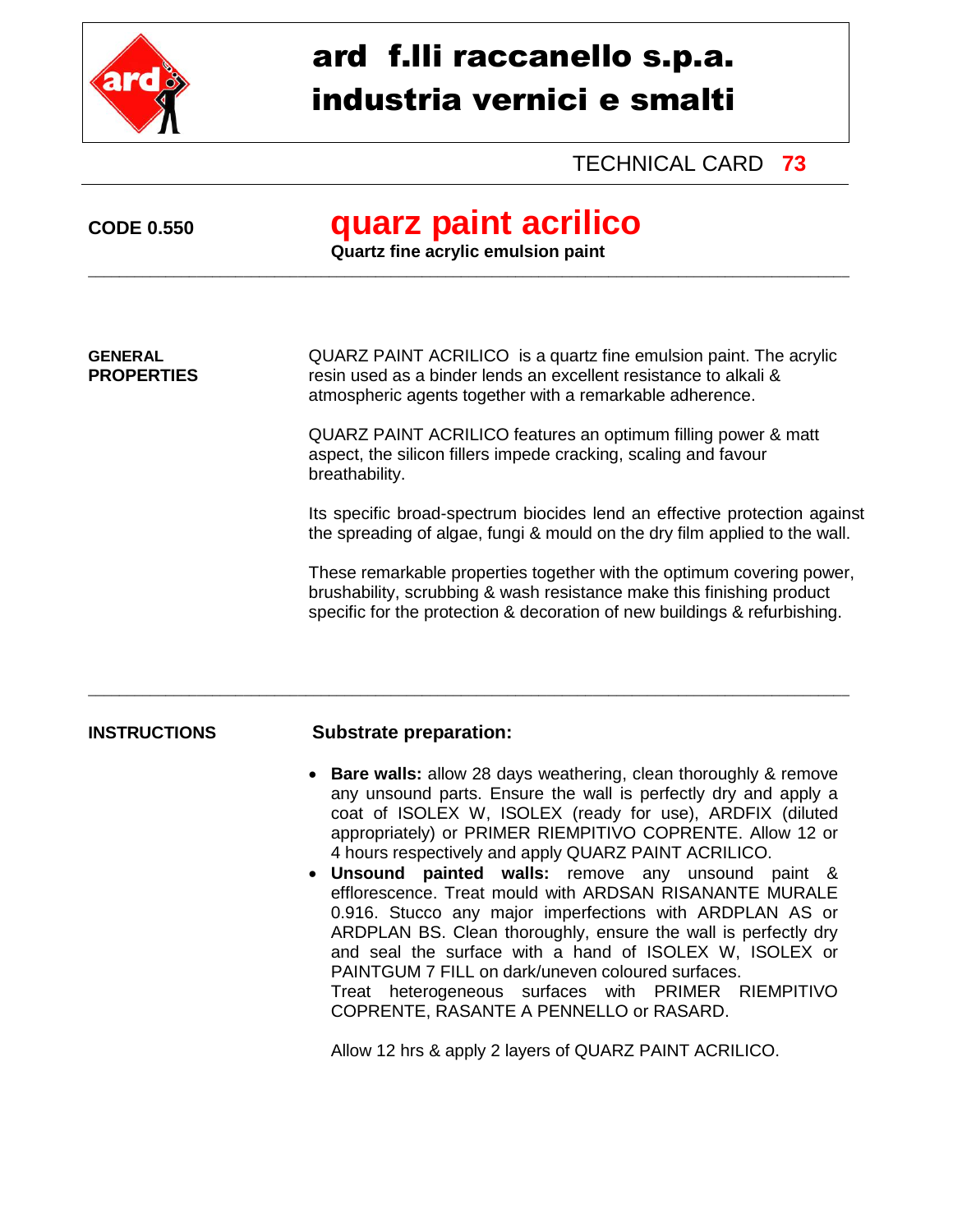### **Application:**

Apply QUARZ PAINT ACRILICO as follows:

- Brush: stir well, dilute at 30% in water volume and proceed with the application. Apply the second coat, after no less than 3 hrs, diluting QUARZ PAINT ACRILICO at 25% in water volume.
- Roller (wool or synthetic fibre): dilute at about 15% in water volume.
- "Airless Spray" is not recommended due to the abrasive action of the silicon fillers.
- Do not apply at ambient or substrate temperature below + 5°C or above +35°C; avoid application under direct sunlight.
- After application external surfaces must be protected against rain until perfectly dry, usually after about 48 hours at 20°C.
- Store in cool, frost free premises.
- Wash tools and equipment immediately after use with water.
- When different batches are used, we recommend mixing in order to avoid differences (even if slight) in shades.
- Surfaces with salt efflorescence or subject to rising damp must be restored before application in order to guarantee adherence.
- QUARZ PAINT ACRILICO is compatible with the 16COLOURS, & WIZARD tinting systems.
- Use in compliance with the current Health and Safety Regulations. After use do not release containers into the environment. Allow residues to dry out and treat them as special waste.
- Refer to the PSDS for further information.

\_\_\_\_\_\_\_\_\_\_\_\_\_\_\_\_\_\_\_\_\_\_\_\_\_\_\_\_\_\_\_\_\_\_\_\_\_\_\_\_\_\_\_\_\_\_\_\_\_\_\_\_\_\_\_\_\_\_\_\_\_\_\_\_\_\_\_\_\_\_\_\_\_\_\_\_\_\_\_

\_\_\_\_\_\_\_\_\_\_\_\_\_\_\_\_\_\_\_\_\_\_\_\_\_\_\_\_\_\_\_\_\_\_\_\_\_\_\_\_\_\_\_\_\_\_\_\_\_\_\_\_\_\_\_\_\_\_\_\_\_\_\_\_\_\_\_\_\_\_\_\_\_\_\_\_\_\_\_\_\_\_\_\_\_\_\_\_\_\_\_\_\_\_\_\_\_\_\_

### $TECHNICAL DATA$

| 1480 - 1650 g/l                          | <b>SPECIFIC WEIGHT</b>                                  |                 |
|------------------------------------------|---------------------------------------------------------|-----------------|
| $22.000 \pm 20000$ cP                    | VISCOSITY AT 20°C                                       |                 |
| <b>Acrylic copolymers</b>                | NATURE OF THE BINDER                                    |                 |
| WDD=330,7 g/m <sup>2</sup> 24 hrs        | <b>WATER VAPOUR PERMEABILITY</b><br>(DIN 52615 WET-CUP) |                 |
| $Sd = 0.065$ m                           | THICKNESS OF THE EQUIVALENT LAYER                       |                 |
| W=0,253 Kg/m <sup>2</sup> √t             | CAPILLARY WATER ABSORPTION (DIN 52617)                  |                 |
| Sup. to 3° grade of the Grey<br>scale    | RESISTANCE TO ULTRAVIOLET RAYS *                        |                 |
| No structural and chromatic<br>variation | RESISTANCE TO ALKALI <sup>*</sup>                       |                 |
| 2 hrs                                    | <b>TOUCH DRY</b>                                        | DRYING AT 20° C |
| 48 hrs                                   | <b>THROUGH DRYING</b>                                   |                 |
|                                          |                                                         |                 |

**YIELD** A two coat painting cycle provides a coverage of about 4.5 m<sup>2</sup>/l. The said coverage refers to smooth and medium absorbing substrates; we recommend testing on the specific substrate.